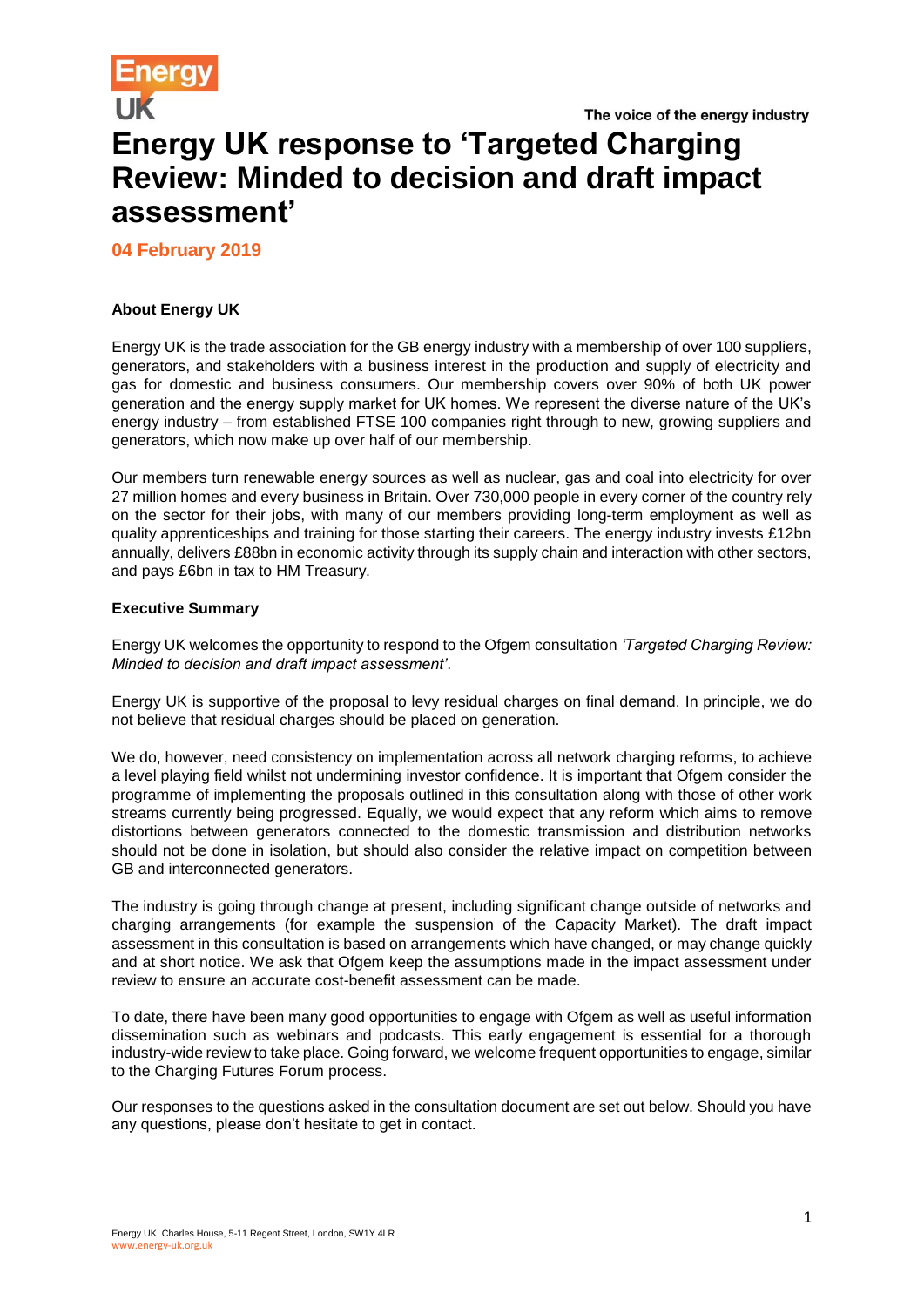

Energy UK 26 Finsbury Square London EC2A 1DS

Tel: +44 20 7747 2942 [joseph-underwood@energy-uk.org.uk](mailto:joseph-underwood@energy-uk.org.uk) [www.energy-uk.org.uk](http://www.energy-uk.org.uk/)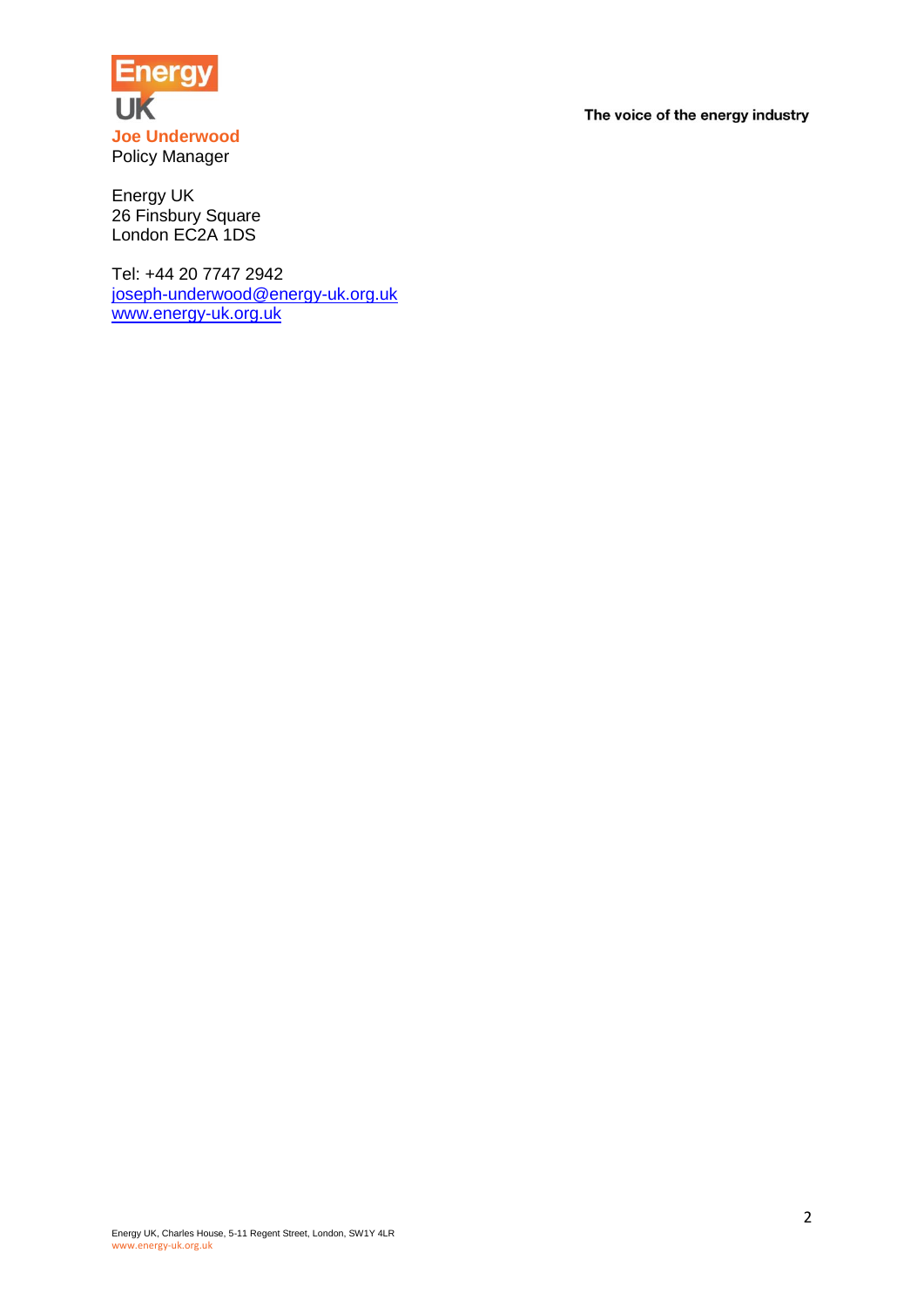

#### **Question 1: Do you agree that residual charges should be levied on final demand only?**

Energy UK is supportive of the proposal to levy residual charges on final demand. We do however need consistency on implementation across all network charging reforms, to ensure that measures to increase overall competitiveness domestically do not lead to inconsistent investment signals through piecemeal reform implementation.

## **Question 2: Do you agree with how we have assessed the impacts of the changes we have considered against the principles? If you disagree with our assessment, please provide evidence for your reasoning.**

Energy UK are supportive of the assessments against the principles presented in consideration of changes in network residual charges.

It does not appear that these principles have been used in assessing other proposed changes (relating to embedded benefits) outlined in this document. Additionally, these principles should be reflected in the Terms of Reference in the BSUoS Task Force and any Code Modifications related to delivering any of the TCR reforms.

**Question 3: For each user, residual charges are currently based on the costs of the voltage level of the network to which a user is connected and the higher voltage levels of the network, but not from lower voltage levels below the user's connection. At this stage, we are not proposing changes to this aspect of the current arrangements. Are there other approaches that would better meet our TCR principles reducing harmful distortions, fairness and proportionality and practical considerations?**

For a future smart, flexible energy system, multidirectional power flows will be increasingly seen as normal. We encourage Ofgem to see if there may be justification for all customers to make some contribution to all of the interconnected network. This would be a step-change from the current situation and would require further analysis on the whole system cost-benefit.

**Question 4: As explained in paragraphs 4.41, 4.43, 4.46, 4.49, 4.80, we think we should prioritise equality within charging segments and equity across all segments. Do you agree that it is fair for all users in the same segment to pay the same charge, and the manner in which we have set the segments? If not, do you know of another approach with available data which would address this issue? Please provide evidence to support your answer.**

We agree that the research presented, together with evidence from other markets, suggests this is an appropriate method to recover the costs of historic investment. Nonetheless, it could be justified that EHV customers, given the considerable range of individual needs for electricity demand, could be treated differently.

**Question 5: Do you agree that similar customers with and without on-site generation should pay the same residual charges? Should both types of users face the same residual charge for their Line Loss Factor Class (LLFC)?**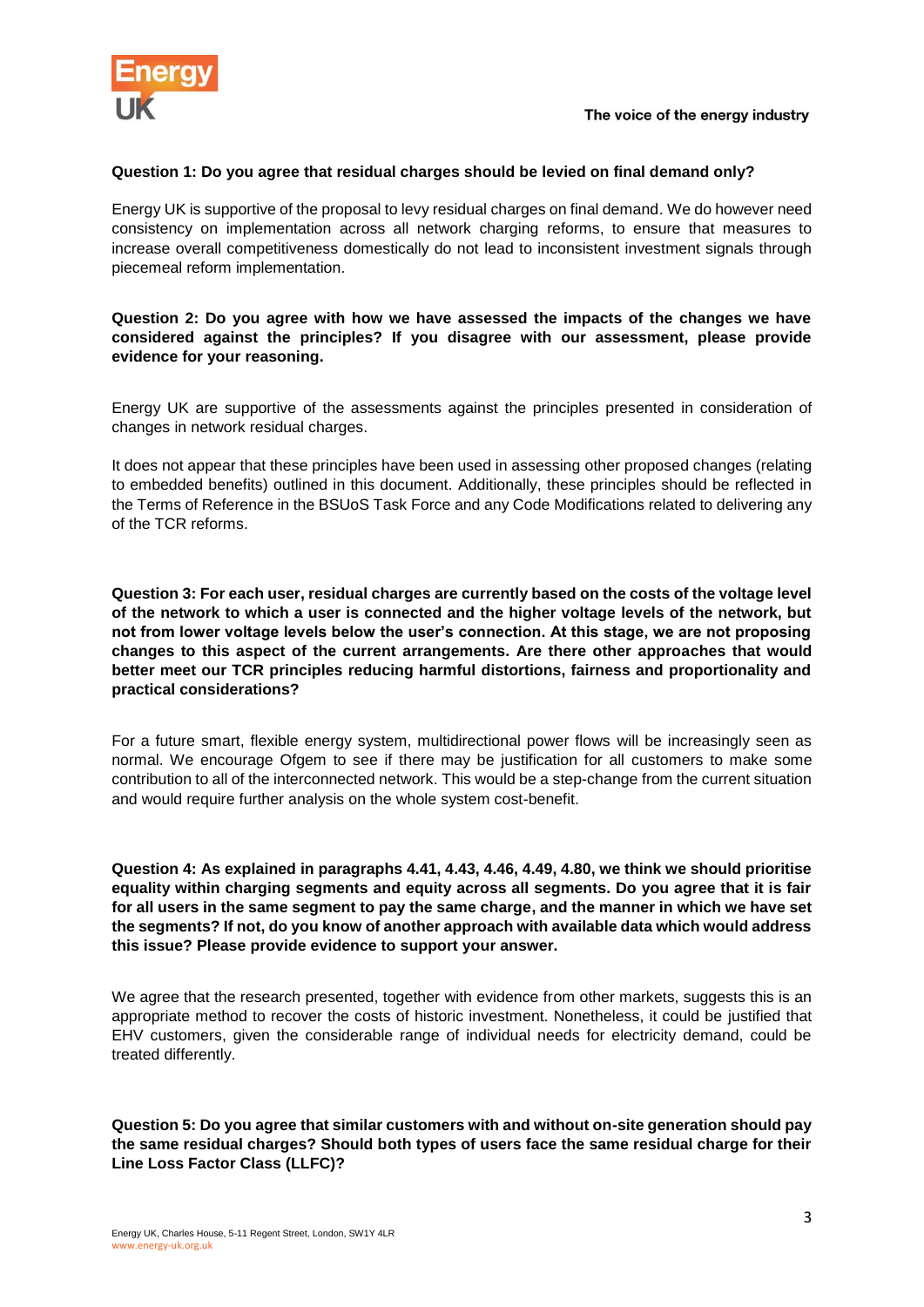

Yes. In principle, similar parties should pay the similar charges and behind-the-meter generation should not be excluded from that charge. We agree it is appropriate for the recovery of these residual charges to treat equitably behind-the-meter and metered generation. We believe the Electricity Network Access Project (ENAP) should review any appropriate differential charging under forward-looking charges.

Some members support the Ofgem approach and consider that it is important to not use network residual charging arrangements to drive investment. This group also considers that an early implementation of these charge will drive down consumer costs and will allow the most economic flexible solutions to come forward.

However, many members consider that it is important to recognise the impact the reform to residual charges will have on the growth of local flexibility. This group considers that more flexibility will be required in the future. To deliver this it is necessary to ensure market arrangements allow flexibility providers to realise the full value they provide. Cost-reflective forward-looking charges are part of this, as are reforms to the next Electricity Distribution Price Control (RIIO:ED2). This group believes to avoid the risk of stalling the development of local flexibility, these residual reforms should be coordinated with the other changes as necessary.

# **Question 6: Do you know of any reasons why the expected consumer benefits from our leading options might not materialise?**

We agree that there will be overall consumer benefits as a result of implementing either one of the leading options.

# **Question 7: Do you agree that our leading options will be more practical to implement than other options?**

We agree that against the other options evaluated, the two leading options are preferable. We would ask Ofgem to keep in mind that segmentation or banding should be restricted to available industry data to avoid additional process costs.

## **Question 8: Do you agree with the approaches set out for banding (either LLFC or deeming for agreed capacity)? If not please provide evidence as why different approaches to banding would better facilitate the TCR principles.**

We agree with the banding approaches for both LLFC and Agreed Capacity. However we have reservations on the practicality of implementing the Agreed Capacity option where a deemed capacity value is used.

## LLFC

We believe that banding based on LLFC is the most appropriate and practical option. The methodology is currently used in DUoS charging so is well understood.

## Agreed Capacity

Whilst we broadly agree on banding based on the Agreed Capacity we have reservations on its practicality, particularly on when a deemed value is used.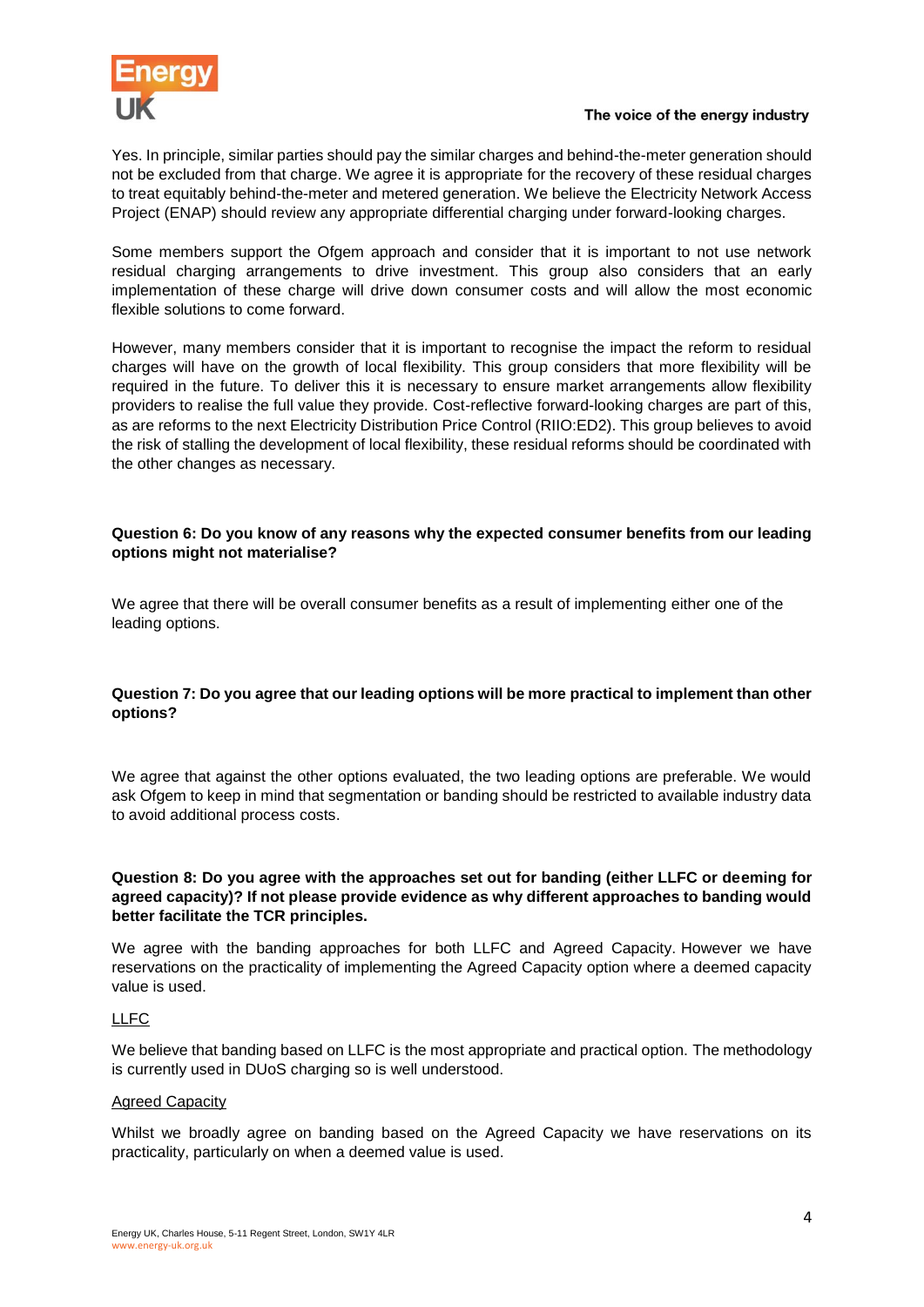

For larger sites, typically Half-Hourly metered, the majority of these customers have an agreed capacity level with their distribution network company. This information is a widely used data item to calculate existing Distribution charges. It is not perfect and information stored on a centralised database (ECOES) requires manual updates from suppliers to keep it accurate. This means that if a customer changes their agreed capacity level with their distribution company there can be a lag before this is accurately reflected in their contract which could lead to incorrect recovery of costs.

For smaller sites and those Half-Hourly metered sites that do not have an agreed capacity level the proposal is for this to be deemed. The only practical way to do this is by an agreed banding; i.e. LLFC.

Ofgem appear to suggest banding for these types of customer should be determined by their on-site usage (EV or Heat pump installations). This information does not exist and to try to record this centrally would incur significant changes to supplier and industry processes; this will be more costly to implement than the favoured Fixed Charge recovery option linked to LLFC.

The use of deemed capacity is likely to cause issues in equity between customer groups (e.g. if the deemed value is under-estimated, larger customers will subsidise smaller customers and vice versa). We therefore do not support the capacity method.

# **Question 9: Do you agree that LLFCs are a sensible way to segment residual charges? If not, are there other existing classifications that should be considered in more detail?**

Yes this is a practical option, noting that it is currently used in the distribution charging methodologies.

Nonetheless, it could be justified that EHV customers, given the considerable range of individual needs for electricity demand, could be treated differently.

# **Question 10: Do you agree with the conclusions we have drawn from our assessment of the following?**

- **a. distributional modelling**
- **b. the distributional impacts of the options**
- **c. our wider system modelling**
- **d. how we have interpreted the wider system modelling?**

## **Please be specific which assessment you agree/disagree with.**

*Regarding the wider system modelling (c) in applying the proposals on non-locational embedded benefits and the associated interpretation (d):*

Members observed that the modelling does not study how the differential cost impacts will influence new non-CM generation investment. Although the impact assessment applies the cost impacts to two FES scenarios of pre-determined renewables roll-out<sup>1</sup>, this is not iterative and the changes in costs to different generation types will result in changes to future investments. This, together with the absence of modelled impact on network costs, were seen as flaws which could lead to different conclusions. Members will present their own views on the resulting benefits or disbenefits.

Many members consider that, unlike the proposals on network residual charging, which were well discussed through the review process in various workshops and webinars, other reforms to charging such as the BSUoS proposals for embedded generators and the Small Generator Discount (SGD) were

**.** 

<sup>&</sup>lt;sup>1</sup> Frontier Economics subsidiary report "Wider System Impacts of TGR and BSUoS Reforms" (pp 6, 10, 14, 54).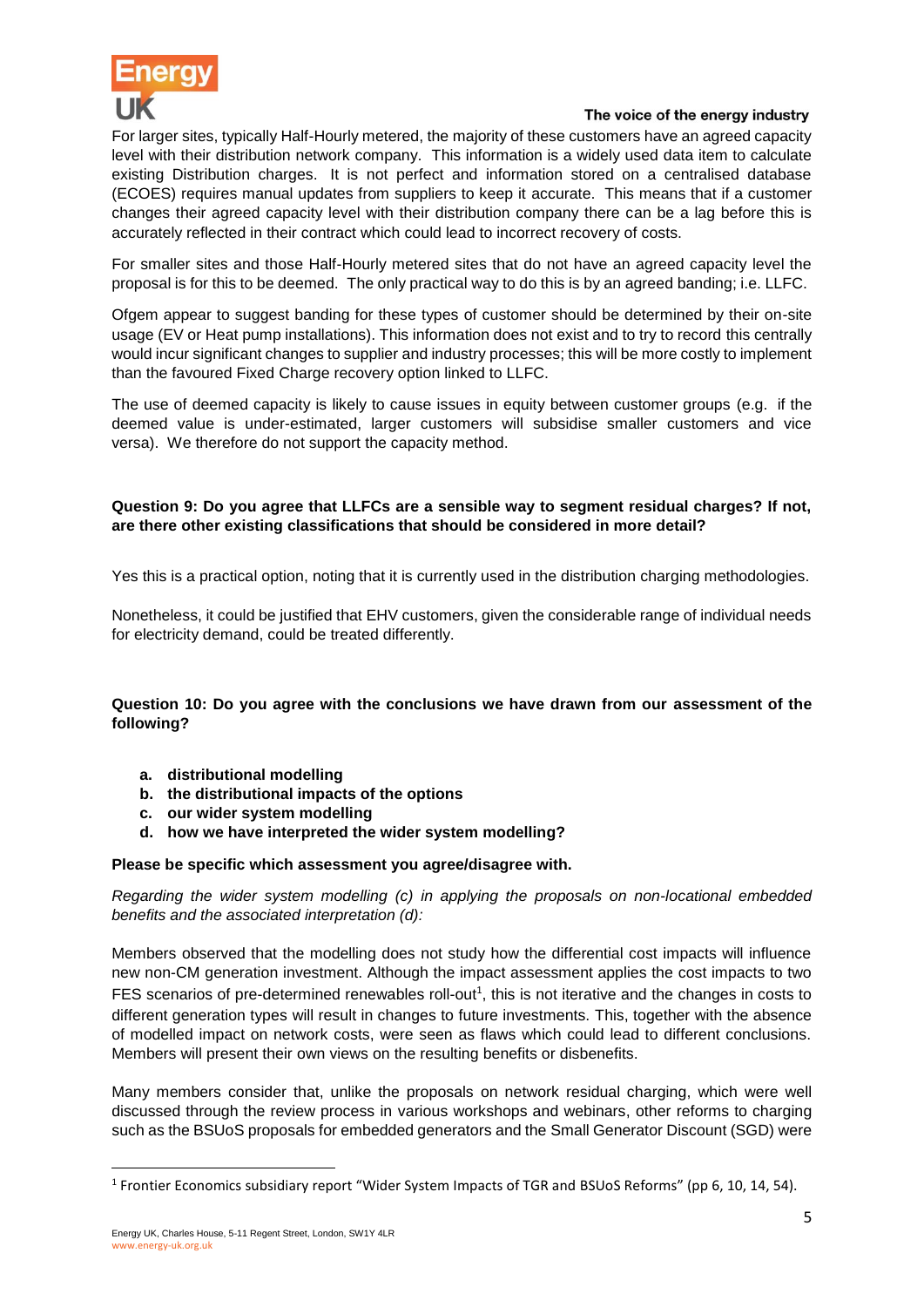

not well-communicated through the consultation process; specific proposals such as 'full reform' to BSUoS have therefore come as a surprise to many in the industry. Ofgem's assumption that investor confidence will be unaffected is undermined and likely false. In such a significant process of change for the industry, it is vital that all decisions are well discussed and consulted upon. Some members have concerns that Ofgem's assumptions on the impacts for embedded generation underplays the resultant impact to subsidy free renewables deployment and therefore the posited carbon savings may not be fully realised.

Other members support the approach that has been taken by Ofgem and consider that the reform of BSUoS embedded benefit is long overdue. These members consider that this reform will not only lead to customer cost savings, but will deliver a more economic system with the best economic technologies coming forwards. These members believe that both transmission connected, and distribution connected generation should be treated consistently in respect of the residual cost of operating the system. These members consider that investor confidence needs to be set against customer cost and the need to deliver an economic efficient system and that for many years Ofgem have flagged up that investors need to take account of the regulatory regime. These members felt that the Authority has a track record of acting in the interests of consumers where significant distortions become apparent in market arrangements.

# *Energy UK members have identified further flaws in the modelling which likely limit the accuracy of the model outputs:*

Current BSUoS arrangements mean that each Supplier, and the embedded generators they account for, are not always in receipt of BSUoS embedded benefits. Embedded generators also pay the BSUoS generation charge in any HH that the GSP Group is exporting. This is because Suppliers pass through the cost of the system operator is handling that export. Ofgem do not appear to have accounted for this in their impact assessment, and have therefore likely overstated the benefits of reform (see paragraph 6.11 of TCR minded-to position document).

The modelling has been carried out assuming that the transmission generator residual (TGR) has already been fixed at £0/kW before any other changes have been made. Any adjustment factor required to maintain compliance with EU regulation 838/2010 does not appear to have been modelled, and may therefore be mis-stating the benefits. The statement that setting TGR to £0/kW represents a windfall gain for consumers may be overestimating the benefit to consumers.

# *Regarding wider system modelling (c) for network residual charging reform and the associated interpretation (d):*

Many members believe there is likely to be a significant impact on the willingness to invest in the provision of local flexibility resulting from the proposed reform to network residual charges. This may not be the long-term interests of customers as significant levels of flexibility will be required in the future, as highlighted in the Ofgem-BEIS Smart Systems and Flexibility Plan. Whilst we understand some of the reasons for not including potential network benefits in the Impact Assessment, we are concerned that this may cause the value of local flexibility to be understated. The localised nature of some types of flexibility, such as that situated behind-the-meter, means that these may well be especially well-suited to providing services to avoid network reinforcement.

## *Regarding distribution modelling (c) for residual reform:*

Energy UK are concerned at the wide range of capacity values suggested for domestic customers – in the consultation, deemed values for low / medium / high are 4kVA, 6kVA and 8kVA. The Frontier analysis shows 18kVA. Such a range of values demonstrates uncertainty around the real numbers and will lead to inaccuracies of pricing all customer groups.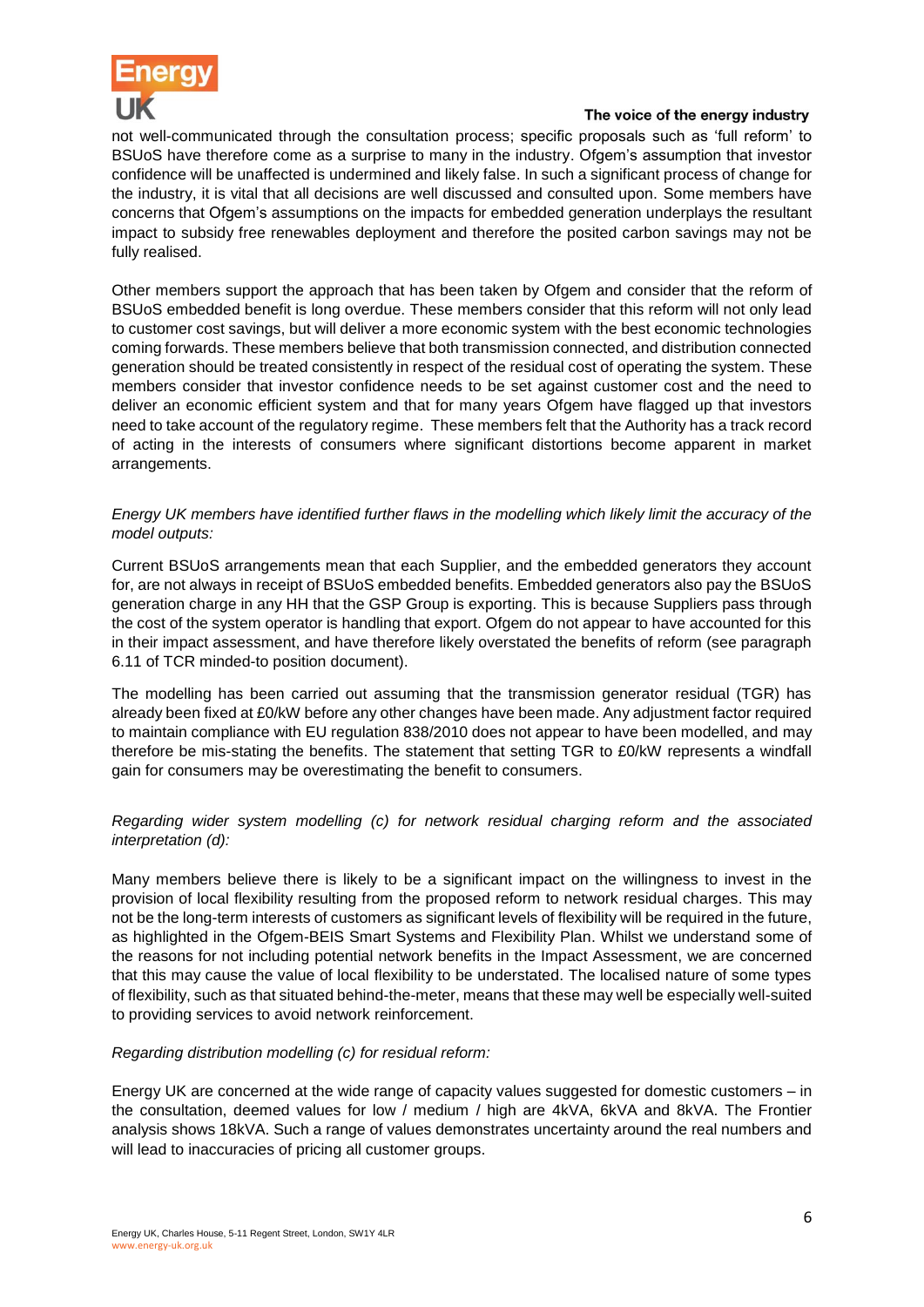

## **Question 11: Do you agree with our proposed approach to the reform of the remaining nonlocational Embedded Benefits?**

In principle we agree with a direction of reform that levels the playing field for generators connected at different connection points across the network.

Many members consider that the proposals on non-locational Embedded Benefit were not given the same opportunity for considered and open debate during the TCR process when compared with the proposals on network residual charging, and may be less robust and less well-prepared as a result. These members expressed concerns that this chapter of the report gives the appearance of a "bolt-on" consideration.

Other members were comfortable with the approach and consider the BSUoS defect has been flagged for a number of years and it is appropriate to deal with this issue at this time

For any proposed reform, implementation plays a crucial part in investor confidence, and we ask that as far as practicable the final TCR proposals do not undermine contracts for those already entered into the Capacity Market, or those with Contracts-for-Difference, that the proposals ensure overall competitiveness against European interconnected generation is not diminished, and that signals from other reforms (particularly the Access and Forward-Looking charges work) are co-ordinated to send consistent investment and also operational signals to the market.

We note that Ofgem acknowledges that the principles of network residual charging may be similarly applied to BSUoS charging, and that the task force will be assembled to consider whether the various elements of BSUoS could be targeted or represent a residual charge, in kind. It would therefore seem consistent, and would also avoid unnecessary disruption, to complete this work before setting out a position on levying BSUoS charges to embedded generation.

Many members also pointed to the Electricity Networks Access Project which will review the differential charging treatment of EHV customers and transmission-connected customers, and that as such they feel that the future of the Small Generator Discount would be most appropriately tied to the outcomes of this parallel work, rather than setting an expectation in the TCR. These members supported setting a position on the BSUoS embedded benefit after the Task Force has concluded, as a more logical path.

Other members disagree with this position and believe that a delay in implementing the changes to embedded BSUoS benefits will lead to increased customer cost and will drive a suboptimal economic outcome. These members believe that it is clear that BSUoS charges are dominated by a significant amount of costs which should be recovered on a similar basis to residual charges, as outlined in Ofgem's minded to position. They accept there may possibly be one or two elements within BSUoS which can be charged in a more targeted manner, if this provides useful signals, but that this cannot form a significant proportion of the total as these signals would already be apparent. These members therefore believe that the work to provide a more equitable allocation of BSUoS costs should be regarded as a higher priority than the work of the BSUoS task force, but could be carried out in parallel without much concern of interference between the two. These parties feel that the work should address issues with the distortion of cross border trade, as well as embedded benefits. They therefore believe that it may not make sense to charge distributed generation BSUoS as proposed in the short term, only to subsequently change the method soon afterwards, and that instead effort should be focussed on an enduring solution whereby no generation is charged regardless of where it is connected.

In our answer to question 10 we explained the concerns some members had over the wider system modelling. Where valid, this would lead to a re-statement of the posited benefits and hence the case for the proposed reforms.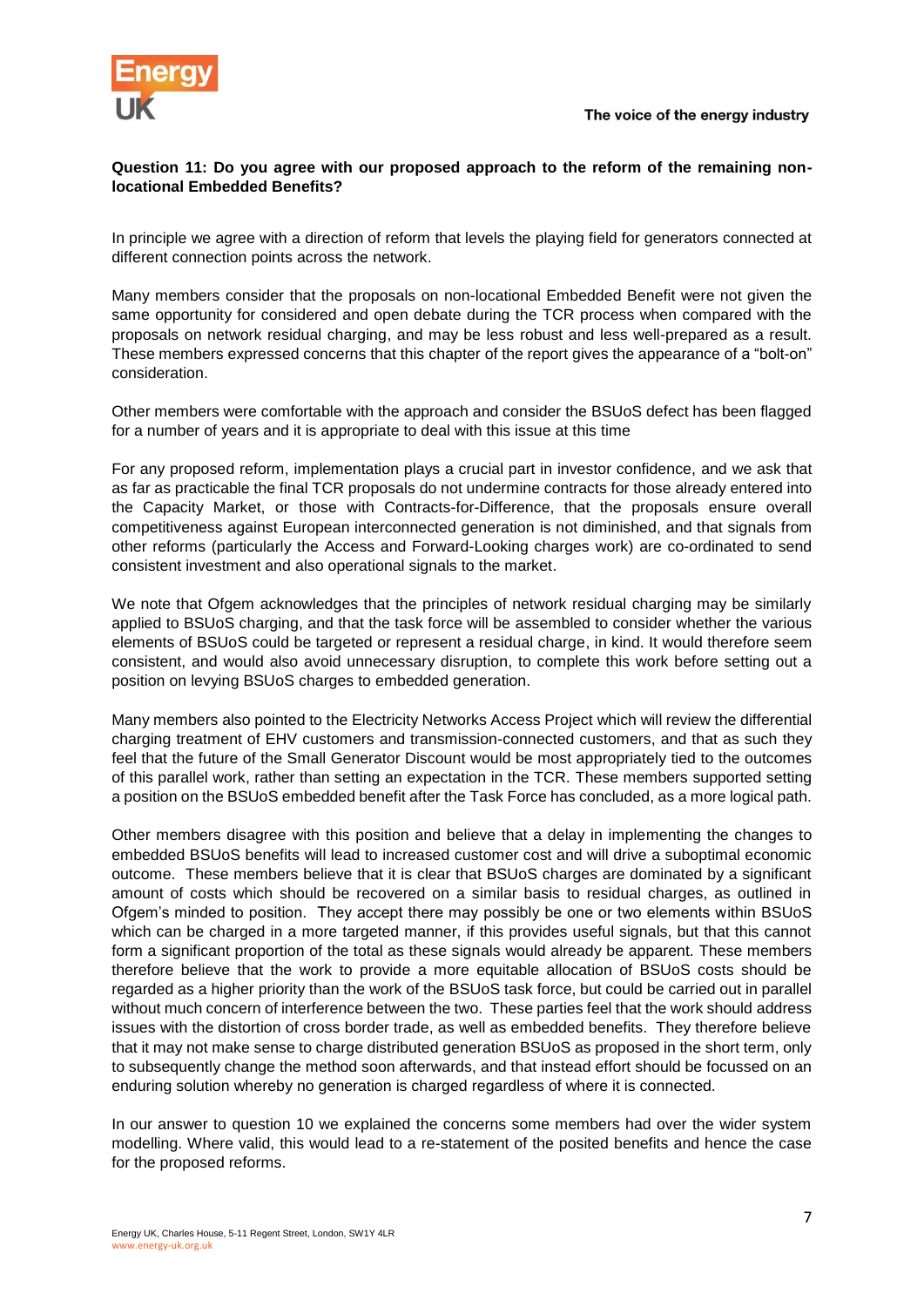

Regarding the transmission generator residual (TGR), this is viewed as less an issue of charging principles but rather a requirement of compliance. A disbenefit of fixing the TGR to zero and recovering more costs from transmission generation is to reduce competitiveness with interconnected generation. Many members believe that alternative solutions could be more effective in delivering the TCR aims. As an example, any adjustments implemented to comply with EC83/82010 could equally be applied to both transmission and distribution connected generators which would deliver domestic generator parity and not further exacerbate international competitiveness.

Members noted that it is difficult to comment further on the approach to the TGR without sight of the specific modification which the ESO has been instructed to deliver. We believe that putting critical aspects of implementation design under review outside this consultation increases uncertainty over future impacts and may lead to unintended consequences. Therefore, we would welcome a more open and transparent development of outstanding elements of the proposals, with more opportunity to engage and comment before final direction is given by Ofgem.

# **Question 12: Do you agree with our proposal not to address any other remaining Embedded Benefits at this stage? Which of the embedded benefits do you think should be removed as outlined in xx? Please state your reasoning and provide evidence to support your answer.**

We agree that Ofgem has correctly identified the most significant of the embedded benefits to address first. Proportionally the remaining Embedded Benefits are not material so can be addressed at a later time, if necessary.

## **Question 13: Are there any reasons we have not included that mean that the remaining Embedded Benefits should be maintained?**

In principle, there could be a case for the remaining embedded benefits (those not addressed by the proposals in the consultation) to be removed but Energy UK believe that these are small enough to mean it is not worth addressing them at this time under the TCR. Parties are welcome to propose their own changes regarding these remaining embedded benefits through the standard Code change process should they wish.

**Question 14: Do you agree with our proposed approach to transitional arrangements for reforms to:**

- **a. transmission and distribution residual charges**
- **b. non-locational Embedded Benefits?**

#### **Please provide evidence to indicate why different arrangements would be more appropriate.**

There are various other ongoing industry developments that are likely to affect network charges. These include, but are not limited to, the Electricity Network Access Project and the BSUoS Task Force. Implementation of TCR reforms should be coordinated with the other industry developments. This will avoid unnecessary instability in network charges and improve investor confidence by providing a coherent approach.

#### **Question 15: Do you agree with our minded to decision set out? If not please state your reasoning and provide evidence to support your answer.**

In principle, Energy UK agrees with Ofgem's minded to decision on residual charges and believes the changes will result in a more level playing field. We are supportive of the network residual being